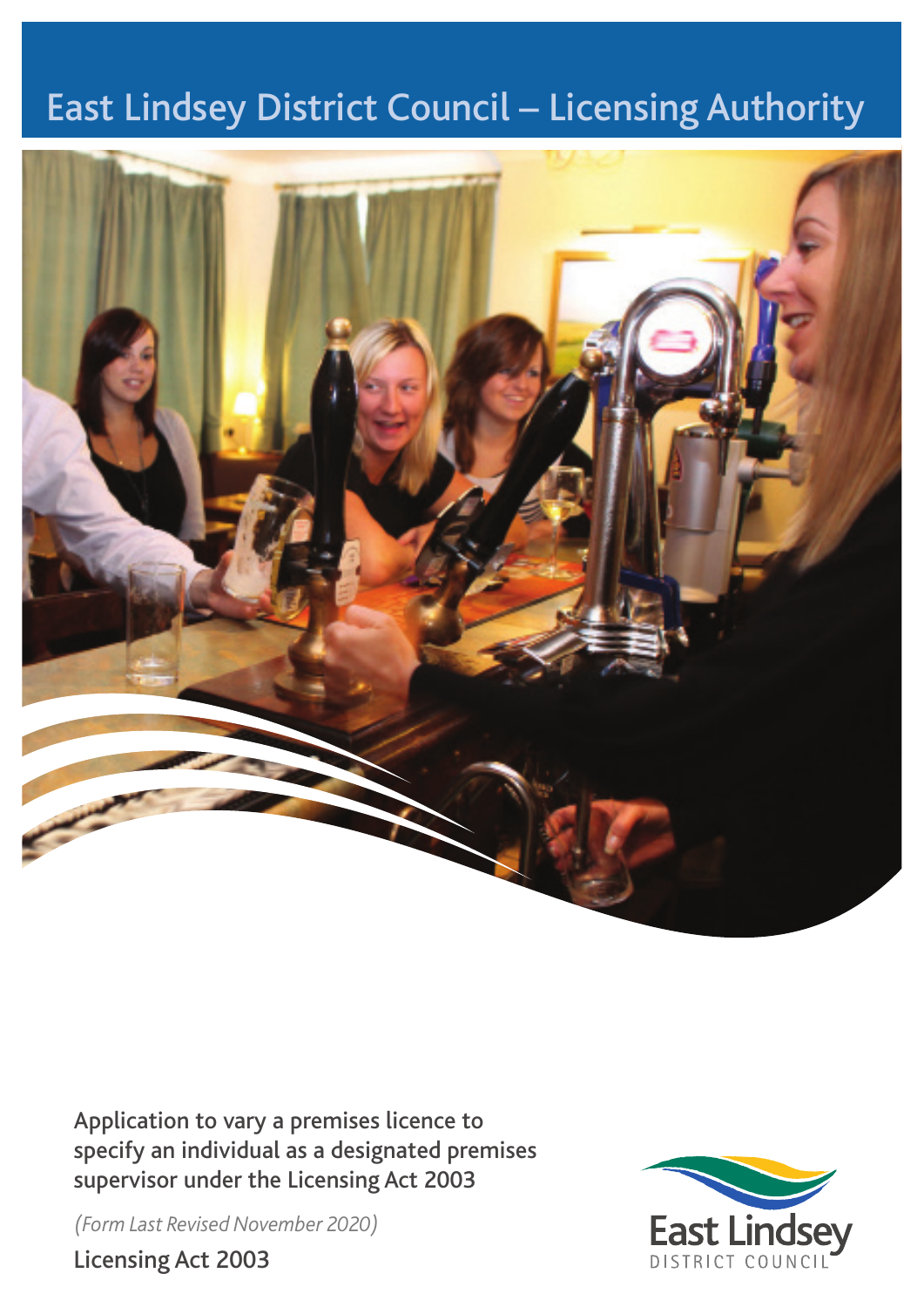Please read the following instructions, guidance notes at the end of the form and any guidance leaflets enclosed with this application before completing your application form.

- 1. If you are completing the form by hand please write legibly in BLOCK CAPITALS and write in BLACK INK.
- 2. In all cases ensure that your answers are inside the boxes. Use additional sheets as necessary.
- 3. Incomplete or inadequate applications will be rejected and will be required to be resubmitted to the Licensing Authority and the Police.
- 4. The application must be returned to:

| The Licensing Team                   | With a copy to:          |
|--------------------------------------|--------------------------|
| <b>East Lindsey District Council</b> | Licensing (Alcohol) Team |
| <b>Tedder Hall</b>                   | Lincolnshire Police      |
| Manby Park                           | Myle Cross Centre        |
| <b>LOUTH</b>                         | <b>Macauley Drive</b>    |
| Lincolnshire                         | Lincoln                  |
| <b>LN118UP</b>                       | LN <sub>2</sub> 4EL      |
|                                      |                          |

5. You MUST ensure that the proposed Designated Premises Supervisor signs the consent form attached to the rear of this application.

# Premises Licences - Varying the Designated Premises Supervisor (DPS)

# General Information

Premises licences which authorise the supply of alcohol must have an individual nominated as the Designated Premises Supervisor (DPS) and this person must hold a valid personal licence. It is expected that this person will be the person with day-to-day responsibility for running the premises, and will be the point of contact at the premises for the Licensing Authority, Lincolnshire Police, Lincolnshire Fire and Rescue and also other Responsible Authorities if problems occur at the premises.

There is no obligation for the premises licence holder to be the DPS; however, this will be the case on some occasions.

A premises may only have one individual nominated as DPS at any time. If the current DPS leaves the premises or is no longer responsible for its day-to-day management, it will be necessary to nominate a new individual. Every premises licence that authorises the supply of alcohol is subject to a condition that prohibits any supply of alcohol at a time when there is no Designated Premises Supervisor, or if the DPS does not have a valid Personal Licence.

# **Criteria**

An individual nominated as a Designated Premises Supervisor should hold a current and valid personal licence, issued by any English or Welsh Licensing Authority under the Licensing Act 2003.

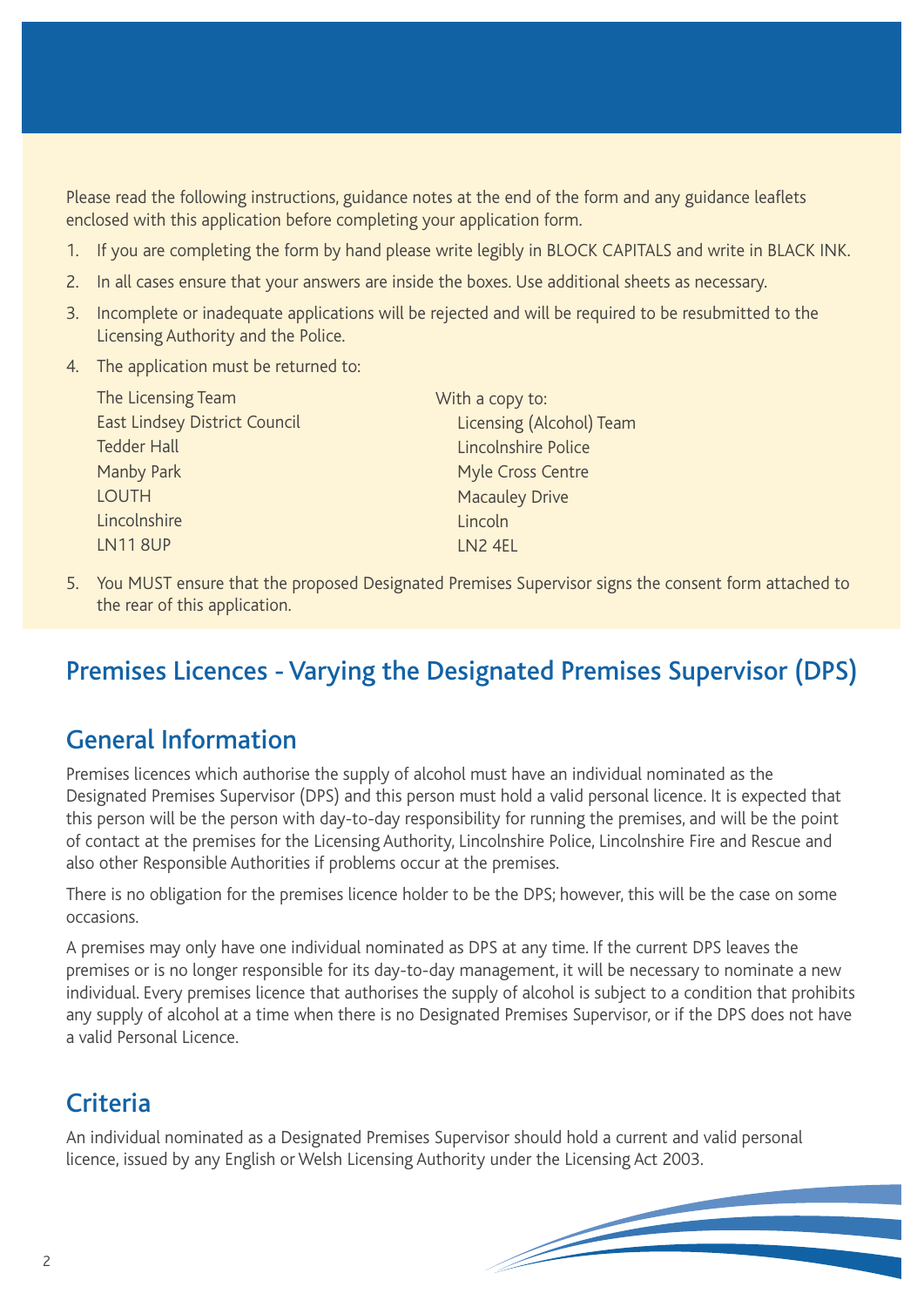In order to obtain this licence, the individual must be over 18 years of age, have passed a certified training course, and have no criminal convictions for relevant offences (or if they have, satisfy the Licensing Authority that to grant a personal licence would not undermine the crime prevention licensing objective).

Please note that we will check any personal licence with the relevant issuing authority to ensure that the licence remains valid and has not otherwise been suspended or revoked.

# Making an Application to Vary the DPS

To apply to vary a premises licence to specify a new individual as the Designated Premises Supervisor, the licence holder will need to complete the prescribed application form. Additionally, the proposed individual must sign a form showing that they consent to being the new Designated Premises Supervisor for the particular premises licence in question.

The application should be made as follows:

- $\blacksquare$  The completed application form, together with the fee of £23 (cheques payable to East Lindsey District Council), should be sent to the Licensing Section at the address below\*.
- A copy of the completed application should be sent to Licensing (Alcohol), Lincolnshire Police, Myle Cross Centre, Macauley Drive, Lincoln, LN2 4EL.

#### *\*Please note that we no longer accept cash for the payment of licence application fees. Debit or card credit payments can be taken over the phone by contacting the Licensing Team.*

The Police may raise objections to your application within 14 days from the date of application, based around issues relating to crime and disorder. If they do, the application will be referred to a Licensing Sub-Committee Meeting (consisting of Councillors) to be considered and determined. No other party may object to this type of application.

#### N.B. The proposed Designated Premises Supervisor must complete the consent form attached to the rear of this application.

### For further information:

The Licensing Team, East Lindsey District Council, Tedder Hall, Manby Park, Louth, Lincolnshire LN11 8UP Tel: (01507) 601111 www.e-lindsey.gov.uk

*Your information will be processed in accordance with the law, in particular the Data Protection Act 2018. The information that you provide will only be used for Council purposes unless there is a legal authority do otherwise.*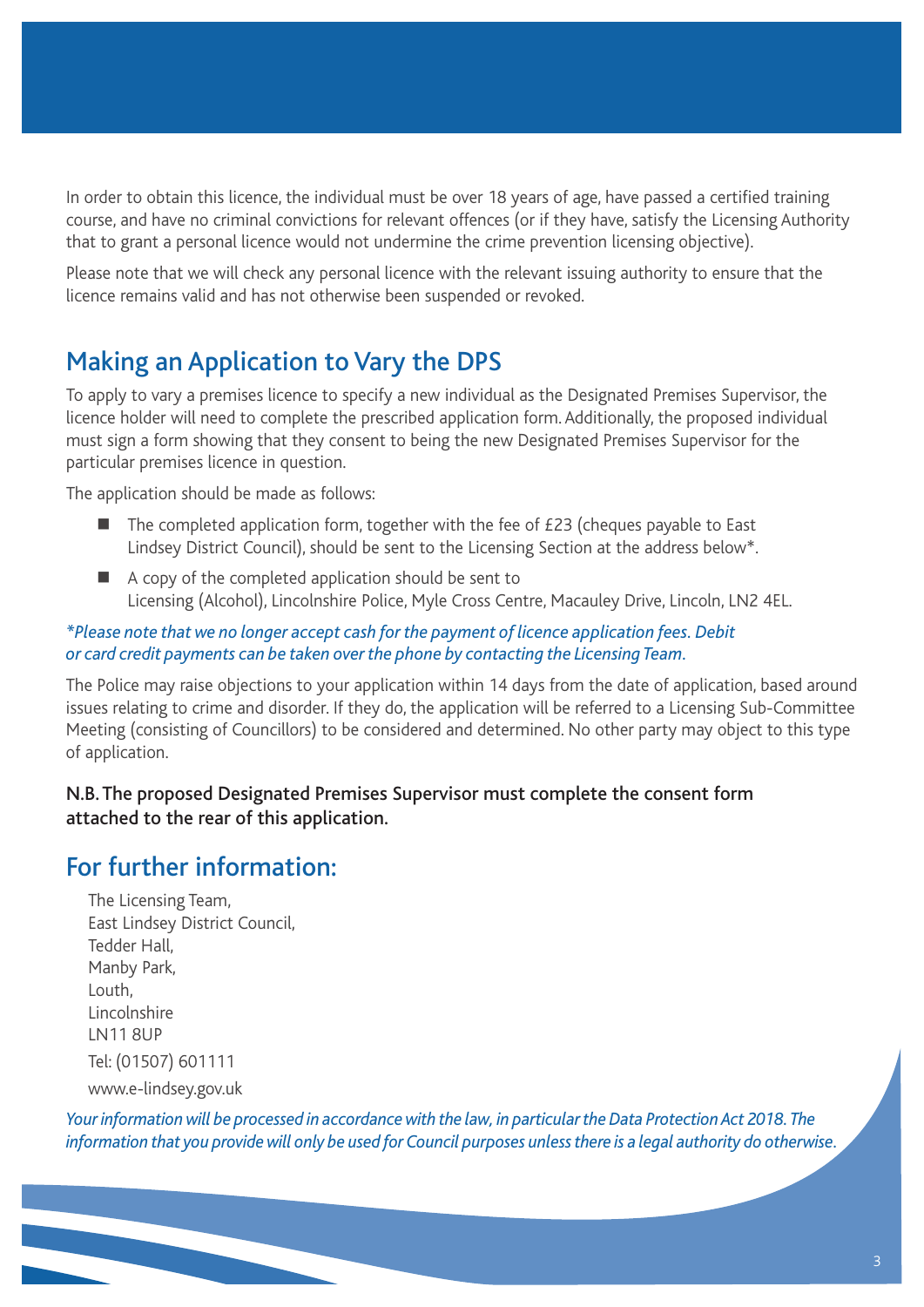

#### **Application to vary a premises licence to specify an individual as designated premises supervisor under the Licensing Act 2003**

#### **PLEASE READ THE FOLLOWING INSTRUCTIONS FIRST**

Before completing this form please read the guidance notes at the end of the form. If you are completing this form by hand please write legibly in block capitals. In all cases ensure that your answers are inside the boxes and written in black ink. Use additional sheets if necessary.

You may wish to keep a copy of the completed form for your records.

**I / we**  *(full name(s) of premises licence holder)*

**being the premises licence holder, apply to vary a premises licence to specify the individual named in this application as the premises supervisor under section 37 of the Licensing Act 2003**

**Premises licence number**

**Part 1 – Premises details**

**Postal address of premises or, if none, ordnance survey map reference or description**

| <b>Post town</b>          | Post code (if known) |
|---------------------------|----------------------|
|                           |                      |
|                           |                      |
|                           |                      |
| Telephone number (if any) |                      |
|                           |                      |

**Description of premises** (please read guidance note 1)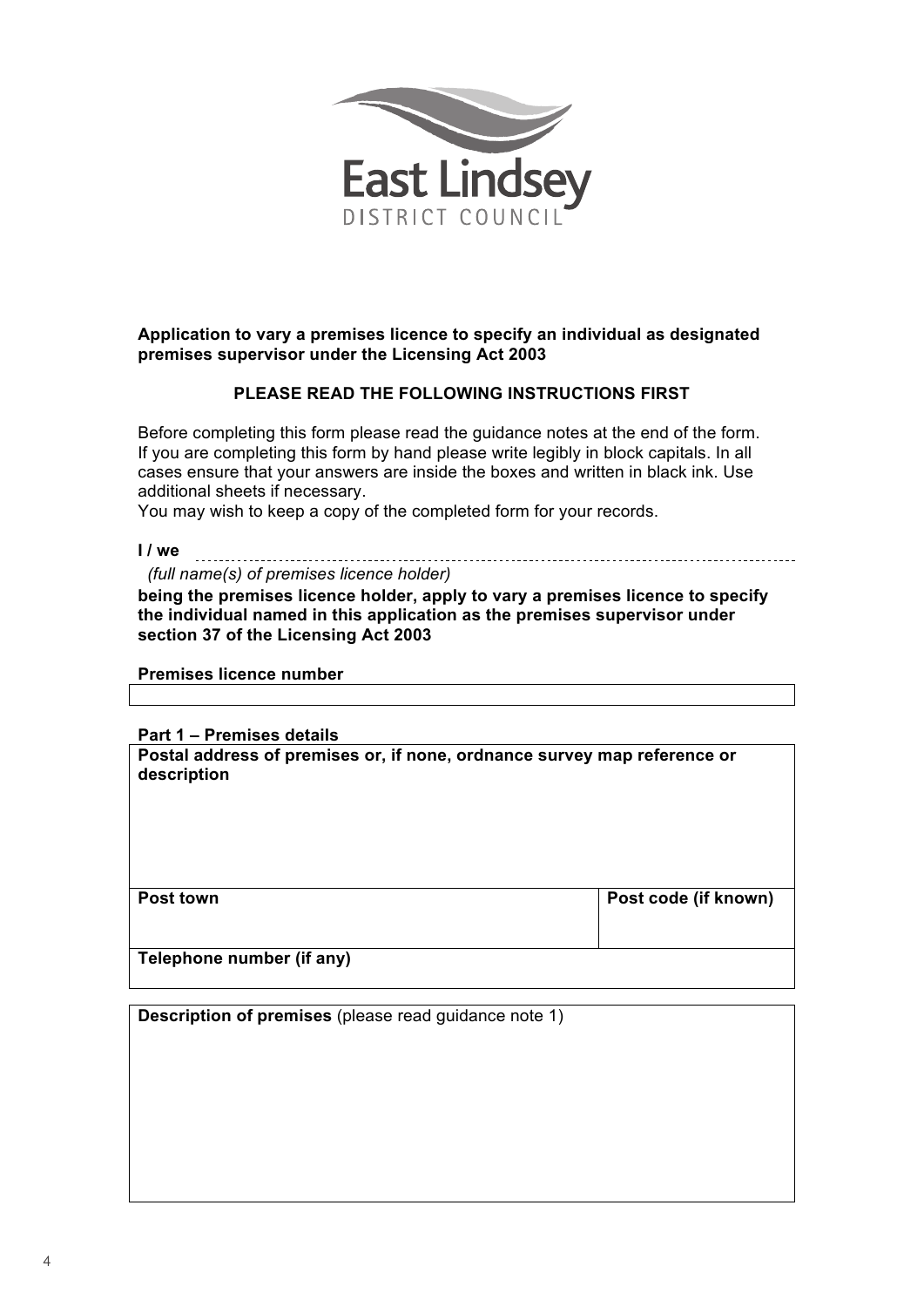#### **Part 2**

**Full name of proposed designated premises supervisor**

**Nationality**

**Place of birth**

**Date of birth**

**Personal licence number of proposed designated premises supervisor and issuing authority of that licence (if any)**

**Full name of existing designated premises supervisor (if any)**

#### **Please tick yes**

 $\Box$ 

 $\Box$ 

I would like this application to have immediate effect under section 38 of the Licensing Act 2003

I have enclosed the premises licence or relevant part of it

(If you have not enclosed the premises licence, or relevant part of it, please give reasons why not)

**Reasons why I have failed to enclose the premises licence or relevant part of it**

#### **Please tick yes**

 $\Box$  $\Box$ 

- I have made or enclosed payment of the fee
- I will give a copy of this application to the chief officer of police
- **EXECTE 1** have enclosed the consent form completed by the proposed premises supervisor
- **•** I have enclosed the premises licence, or relevant part of it or explanation
- I will notify the existing premises supervisor (if any) of this application
- **EXTERN** I understand that if I do not comply with the above requirements my application will be rejected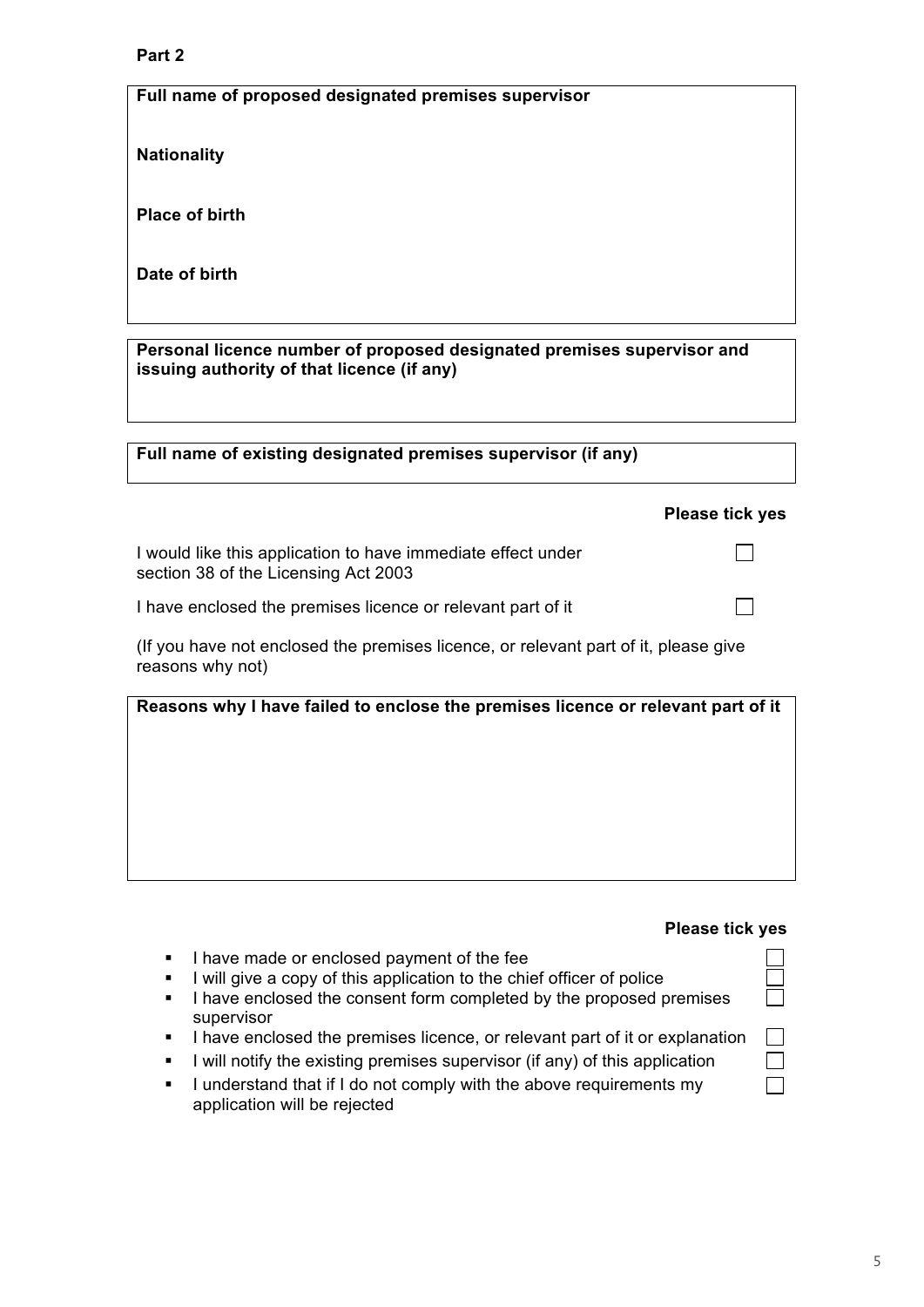**IT IS AN OFFENCE, UNDER SECTION 158 OF THE LICENSING ACT 2003, TO MAKE A FALSE STATEMENT IN OR IN CONNECTION WITH THIS APPLICATION. THOSE WHO MAKE A FALSE STATEMENT MAY BE LIABLE ON SUMMARY CONVICTION TO A FINE OF ANY AMOUNT.** 

**IT IS AN OFFENCE UNDER SECTION 24B OF THE IMMIGRATION ACT 1971] FOR A PERSON TO WORK WHEN THEY KNOW, OR HAVE REASONABLE CAUSE TO BELIEVE, THAT THEY ARE DISQUALIFIED FROM DOING SO BY REASON OF THEIR IMMIGRATION STATUS. THOSE WHO EMPLOY AN ADULT WITHOUT LEAVE OR WHO IS SUBJECT TO CONDITIONS AS TO EMPLOYMENT WILL BE LIABLE TO A CIVIL PENALTY UNDER SECTION 15 OF THE IMMIGRATION, ASYLUM AND NATIONALITY ACT 2006 AND, PURSUANT TO SECTION 21 OF THE SAME ACT, WILL BE COMMITTING AN OFFENCE WHERE THEY DO SO IN THE KNOWLEDGE, OR WITH REASONABLE CAUSE TO BELIEVE, THAT THE EMPLOYEE IS DISQUALIFIED.** 

To be returned to: The Licensing Team, East Lindsey District Council, Tedder Hall, Manby Park, Louth, Lincolnshire LN11 8UP

**IT IS AN OFFENCE UNDER SECTION 24B OF THE IMMIGRATION ACT 1971] FOR A PERSONAL** *TOPS* **<b>TOPS PERSONAL** *REAGONO POICE POICE MyIE* **Cross Centre, Macauley D BELIEVE ARE DISCUSSIONS ARE DISCUSSIONS ARE DISCUSSIONS OF A REAL AREA DISCUSSIONS OF A REAL AREA DISCUSSIONS OF A REAL AREA DISCUSSIONS OF A REAL AREA DISCUSSIONS OF A REAL AREA DISCUSSIONS OF A REAL AREA DISCUSSIONS OF capacity.**  Copy to: Licensing (Alcohol), Lincolnshire Police, Myle Cross Centre, Macauley Drive,

Your information will be processed in accordance with the law, in particular the Data **LEAVE OR FULL BEFOLLOWED TO CONDITIONS** *LEAVEL BE ANNUMED IN A SUBJECT TO DETERMINE THE DESCRIPTION OF A SUBJECT TO DETERMINE A SUBJECT TO DETERMINE THE LABOR CONDITIONS OF A SUBJECT TO DETERMINE THE LABOR CONDITIONS OF* Protection Act 2018. The information that you provide will only be used for Council purposes unless there is a legal authority to do otherwise.

**Part 3 – Signatures** (please read guidance note 2)

**Signature of applicant or applicant's solicitor or other duly authorised agent**  (See guidance note 3)**. If signing on behalf of the applicant please state in what**  capacity. **authorised agent** (please read guidance note 4)**. If signing on behalf of the alghature of applicant or applicant's s** 

. The contract of the contract of the contract of the contract of the contract of the contract of the contract of the contract of the contract of the contract of the contract of the contract of the contract of the contrac

**Signature** ………………………………………………………………………………………………… Date Date ………………………………………………………………………………………………… Capacity **Capacity** ………………………………………………………………………………………………… **Contact name (where not previously given) and postal address for For joint applicants signature of 2nd applicant 2nd applicant's solicitor or other authorised agent** (please read guidance note 4)**. If signing on behalf of the applicant please state in what capacity. Signature** ………………………………………………………………………………………………… Date ………………………………………………………………………………………………… **Telephone number (if any) Capacity** ………………………………………………………………………………………………… **(optional)**  $\mathbf{R}$  . The contract of the contract of the contract of the contract of the contract of the contract of the contract of the contract of the contract of the contract of the contract of the contract of the contract of th  $\mathcal{L}$  . The contract of the contract of the contract of the contract of the contract of the contract of the contract of the contract of the contract of the contract of the contract of the contract of the contract of th **correspondence associated with this application** (please read guidance note 5) **Post town Post Code If you would prefer us to compute the correspond with your e-mail your e-mail your e-mail your e-mail address**  $\mathcal{L} = \mathcal{L}$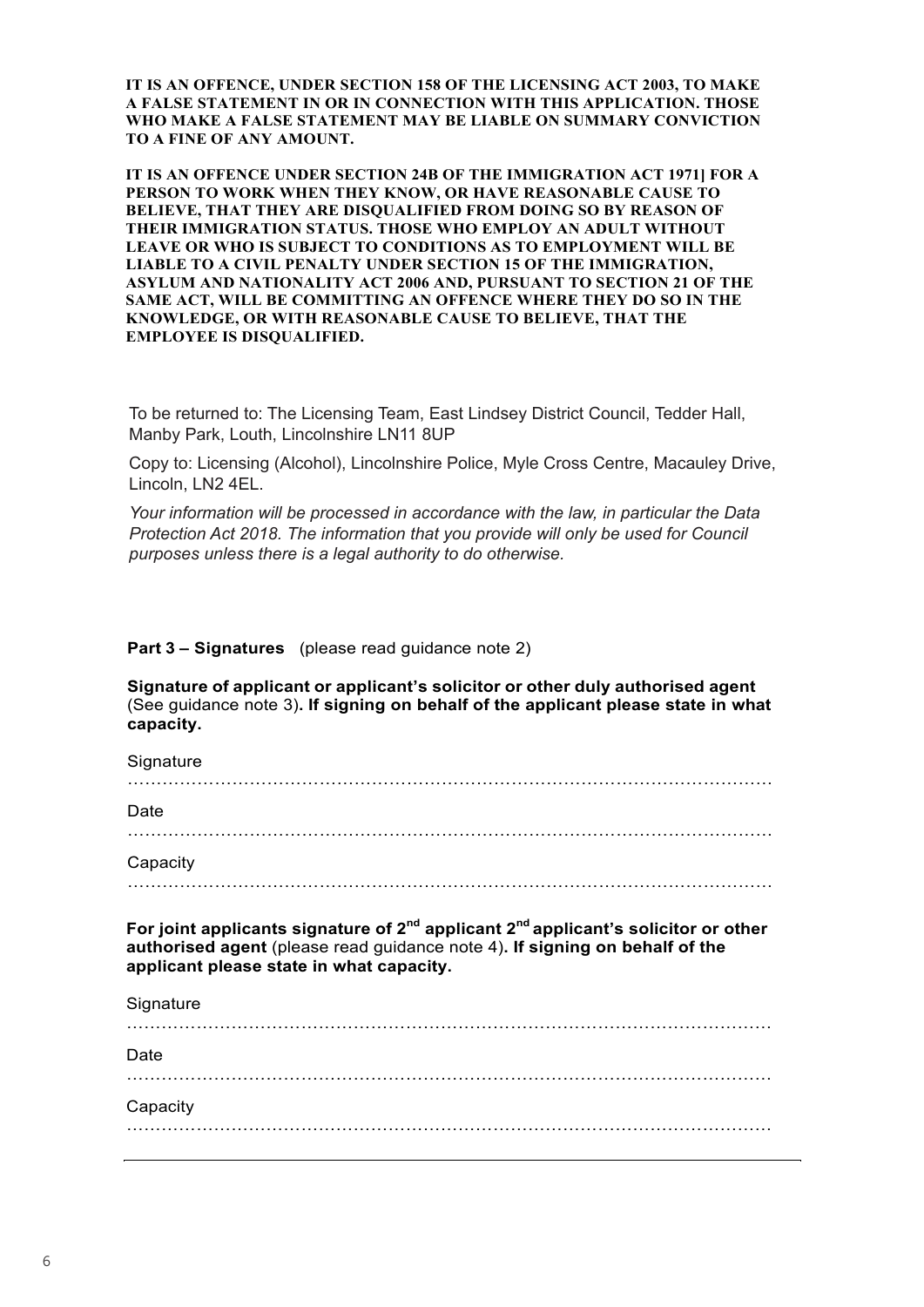| Contact name (where not previously given) and postal address for<br>correspondence associated with this application (please read guidance note 5) |                  |
|---------------------------------------------------------------------------------------------------------------------------------------------------|------------------|
| Post town                                                                                                                                         | <b>Post Code</b> |
| Telephone number (if any)                                                                                                                         |                  |
| If you would prefer us to correspond with you by e-mail your e-mail address<br>(optional)                                                         |                  |

# Guidance notes

- 1. Describe the premises. For example the type of premises it is.
- 2. An application to vary a premises licence so as to name a different premises supervisor may be given immediate effect (that is, from the time that the application is received by the licensing authority) if the premises licence holder requests it at the time he makes an application under section 37. Section 38 enables the holder of a premises licence to continue the supply of alcohol if, for example, the existing premises supervisor is suddenly indisposed or unable to work. If the application is rejected, the licence reverts to the form it took before the application was made
- 3. A full copy of the application form must be sent to the chief officer(s) of police for the police area(s) in which the premises are situated. The notice should state whether section 38 of that Act (circumstances in which section 37 application given interim effect) applies to the application.
- 4. Section 37(4)(b) of the Licensing Act 2003 requires the premises licence holder to notify the existing designated premises supervisor (if any) about this application. It is sufficient for the licensee to inform the existing premises supervisor in writing, without the need to share the specific details of the application. The notice should state whether section 38 of that Act (circumstances in which section 37 application given interim effect) applies to the application.
- 5. The application form must be signed.
- 6. An applicant's agent (for example solicitor) may sign the form on their behalf provided that they have authority to do so.
- 7. Where there is more than one applicant, both applicants or their respective agents must sign the application form.
- 8. This is the address which we shall use to correspond with you about this application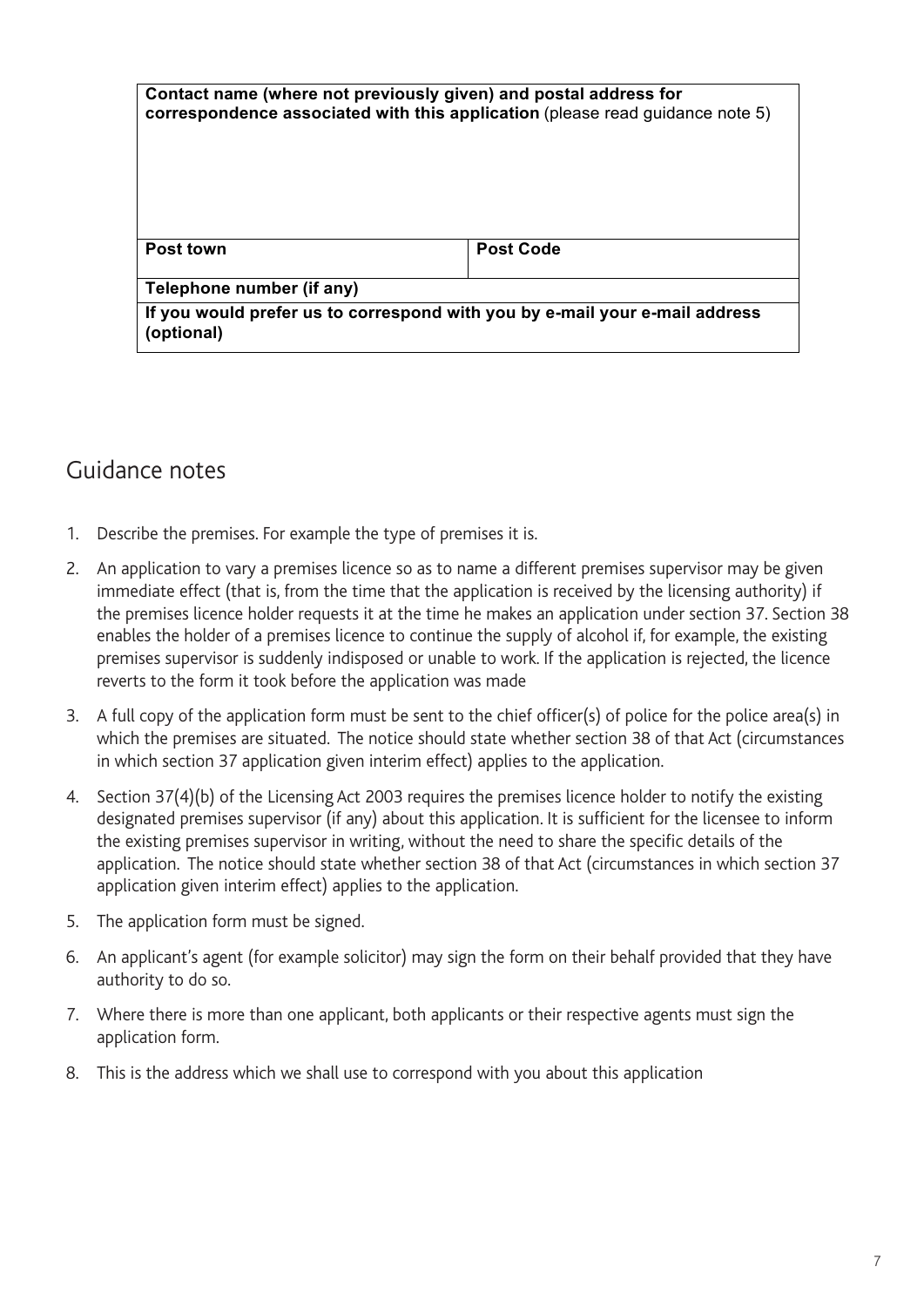

#### **Consent of individual to being specified as premises supervisor**

| [full name of prospective premises supervisor]                                                                                    |                                      |  |
|-----------------------------------------------------------------------------------------------------------------------------------|--------------------------------------|--|
| of                                                                                                                                |                                      |  |
|                                                                                                                                   |                                      |  |
|                                                                                                                                   |                                      |  |
|                                                                                                                                   |                                      |  |
| [home address of prospective premises supervisor]                                                                                 |                                      |  |
| hereby confirm that I give my consent to be specified as the designated premises<br>supervisor in relation to the application for |                                      |  |
|                                                                                                                                   |                                      |  |
| [type of application]                                                                                                             |                                      |  |
| by                                                                                                                                |                                      |  |
| [name of applicant]                                                                                                               |                                      |  |
| relating to a premises licence                                                                                                    | [number of existing licence, if any] |  |
|                                                                                                                                   |                                      |  |
| for                                                                                                                               |                                      |  |
|                                                                                                                                   |                                      |  |

*[name and address of premises to which the application relates]*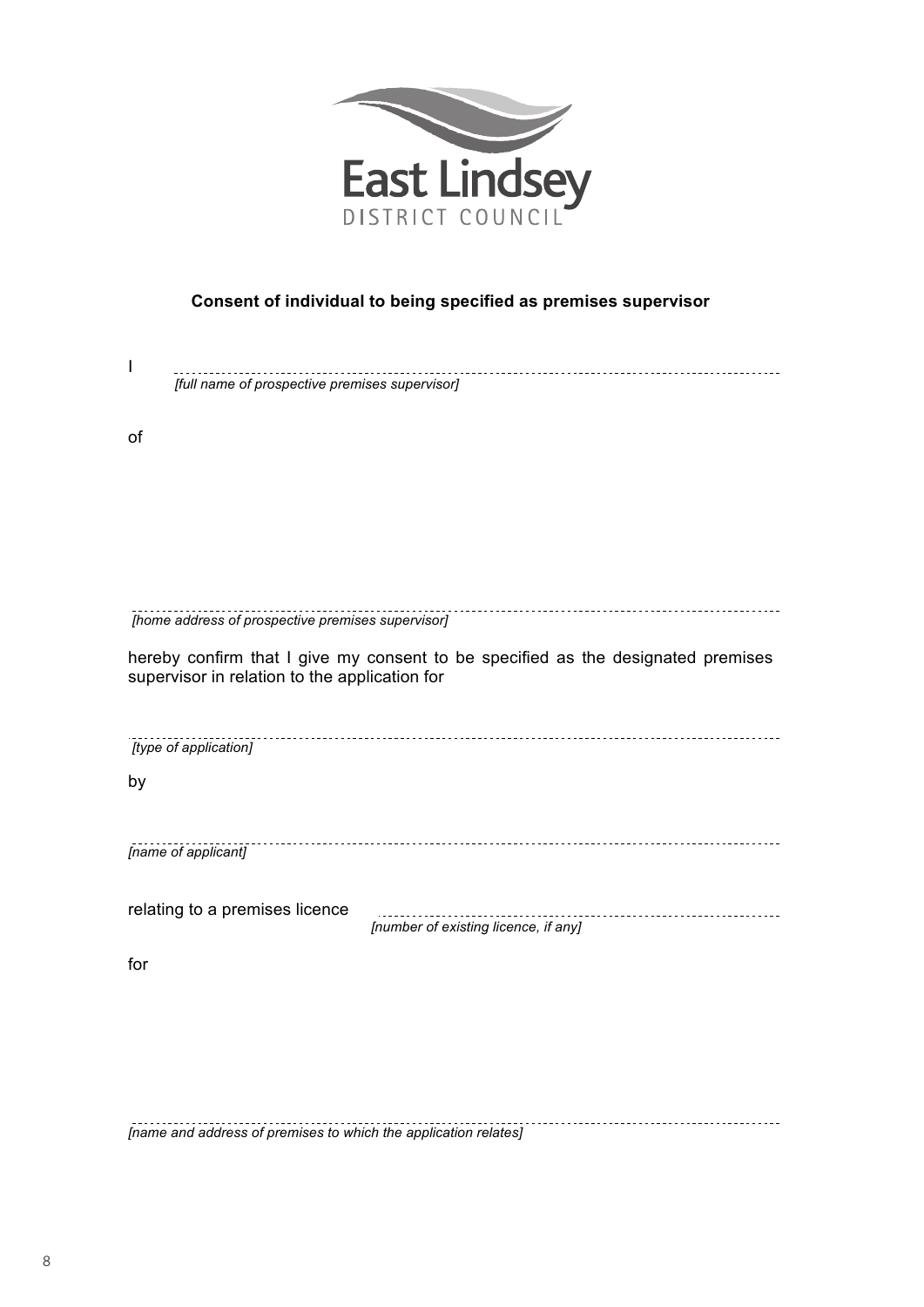and any premises licence to be granted or varied in respect of this application made by

*[name of applicant]*

concerning the supply of alcohol at

*[name and address of premises to which application relates]*

I also confirm that I am entitled to work in the United Kingdom and am applying for, intend to apply for or currently hold a personal licence, details of which I set out below.

Personal licence number

*[insert personal licence number, if any]*

 $\overline{a}$ 

Personal licence issuing authority

<u>. . . . . . . . . . . .</u> *[insert name and address and telephone number of personal licence issuing authority, if any]*

**Signed** 

Name (please print)

Date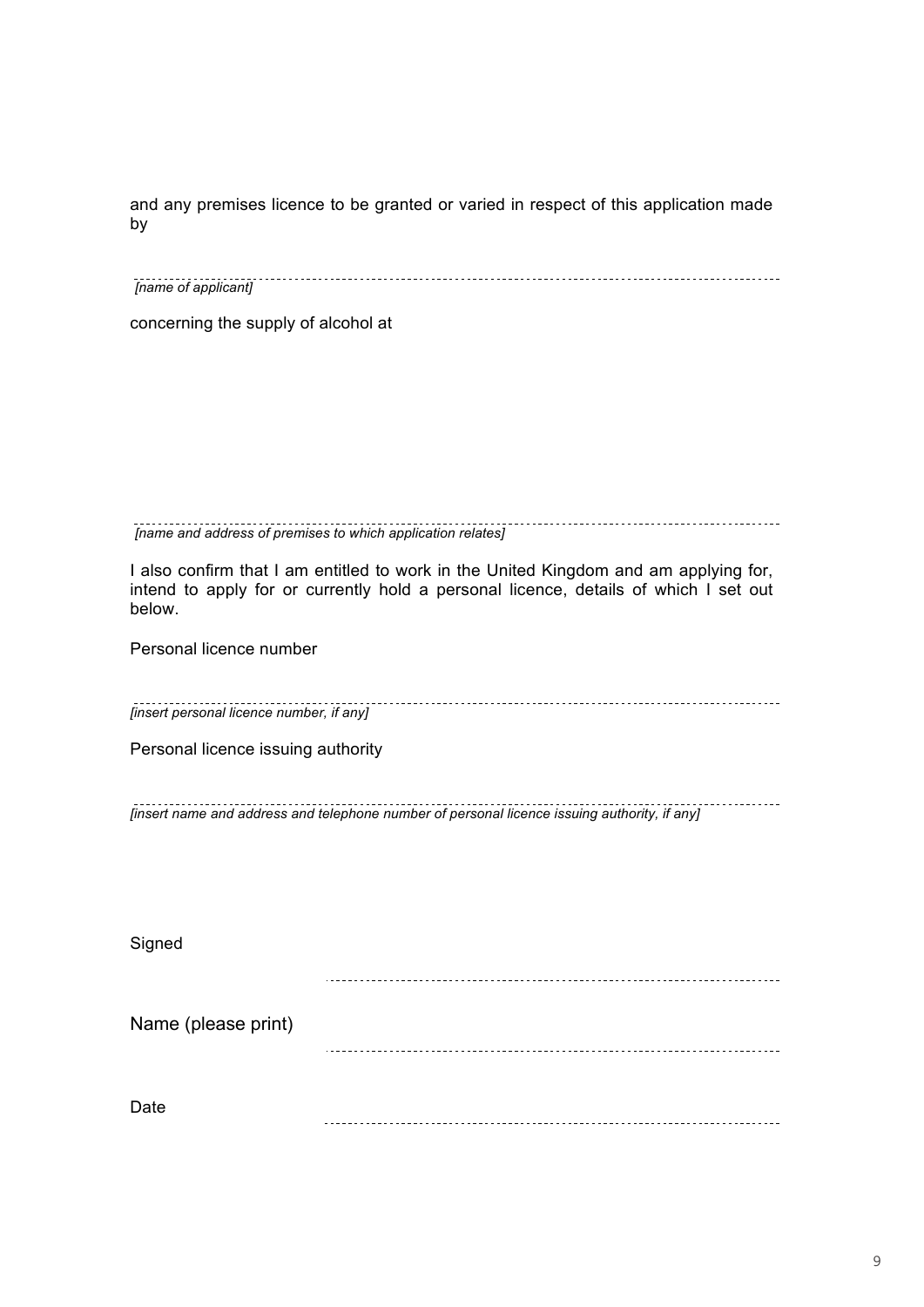# Data Protection Notice – Premises Licence Application under the Licensing Act 2003 (Designated premises supervisor)

East Lindsey District Council is a Data Controller and can be contacted at:

Tedder Hall, Manby Park, Louth, Lincolnshire, LN11 8UP Tel: 01507 601111

The Data Protection Officer for this Authority can be contacted at the same address.

We are collecting your personal data in order to process your licence application under the Licensing Act 2003 as we are the Licensing Authority.

Your personal data may be shared in the following ways as part of this application:

The law requires us to verify that applicants for premises licences have the right to work in the UK. Where necessary, we may need to verify your information with the Home Office.

The Council may also share personal information with the Police and the other Responsible Authorities as part of the licensing process. Any information sharing will be managed in accordance with relevant privacy and data protection legislation.

Your data will not be shared with third parties but may be used for Council purposes, in order to prevent or detect crime, to protect public funds or where we are required or permitted to share data under other legislation.

Some limited Premises User / Licence Holder information will be made available to the public as the Licensing Act 2003 requires us to maintain a Register of Licence Applications. The Register includes the name of the licence holder and the Designated Premises Supervisor (DPS).

In line with our retention policy your data will be kept for the period of time that you hold a licence with this Authority and then for a further 6 years after your licence expires. The data will then be deleted / destroyed.

We also keep data for six years from the resolution of an unsuccessful licence application or the resolution of legal proceedings.

You have the right to access your data and to rectify mistakes, erase, restrict, object or move your data in certain circumstances. Please contact the Data Protection Officer for further information or go to our website where your rights are explained in more detail. If you would like to receive an explanation of your rights in paper format please contact the Data Protection Officer.

Any complaints regarding your data should be addressed to the Data Protection Officer in the first instance. If the matter is not resolved you can contact the Information Commissioner's Office at:

Wycliffe House, Water Lane, Wilmslow, Cheshire, SK9 5AF Tel: 0303 123 1113

If you do not provide the information required on the form then we will not be able to process your licence application.

For further information on our Data Protection Policies please go to our website: www.e-lindsey.gov.uk